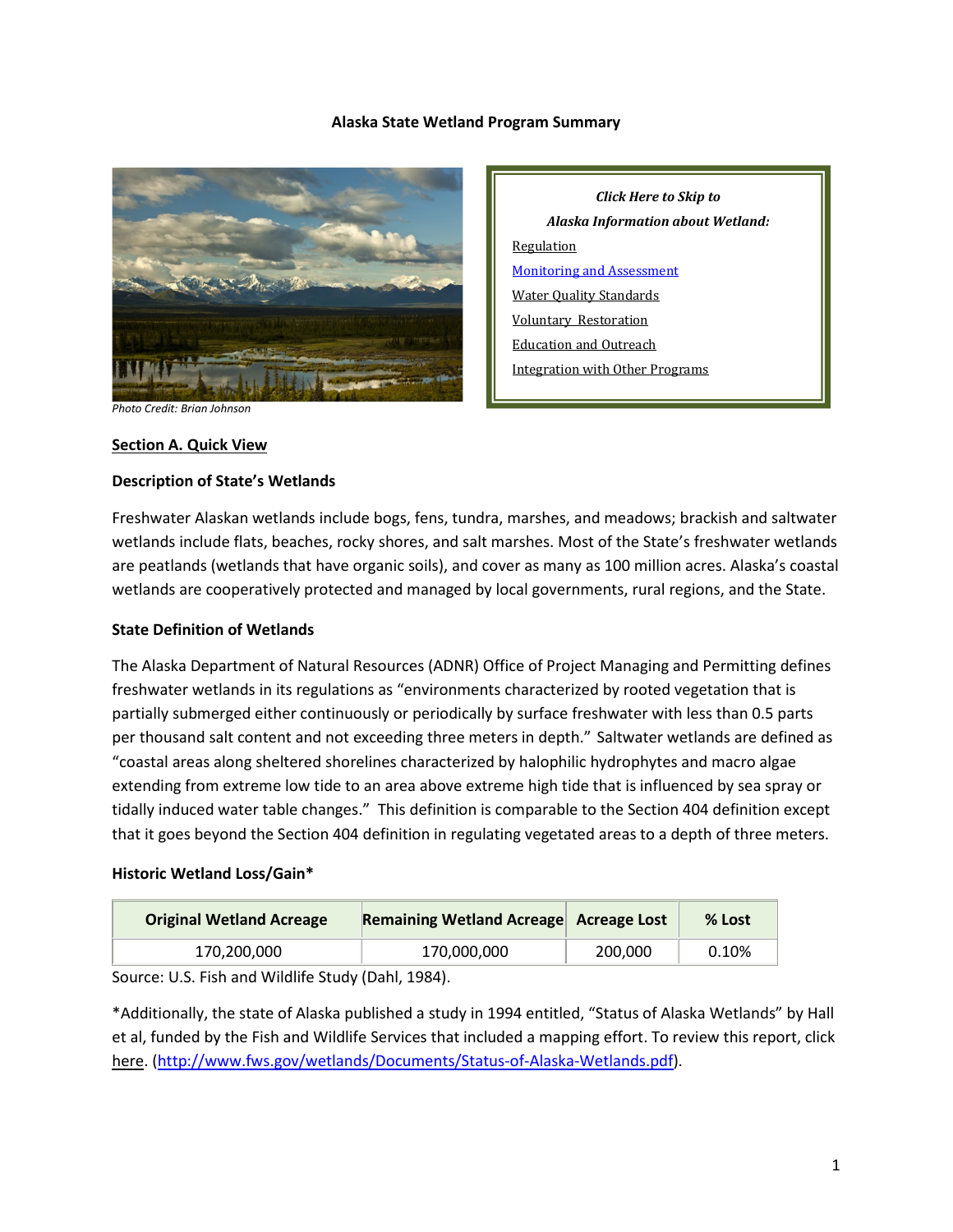### **Primary State Wetlands Webpage**

Alaska Department of Environmental Conservation – Alaska's Wetlands Webpage

<http://dec.alaska.gov/Water/wwdp/wetlands/index.htm>

#### **State Wetland Program Plan**

Alaska does not currently have a state wetland program plan. However, the Alaska Department of Environmental Conservation is in the process of developing a plan (for more information about their process, please reference[: http://dec.alaska.gov/Water/wetlands404/docs/Basic\\_WPP\\_ppt.pdf\)](http://dec.alaska.gov/Water/wetlands404/docs/Basic_WPP_ppt.pdf).

#### **No Net Loss/Net Gain Goal**

Alaska is implementing President Bush's August 1991 policy.

#### **State Budget and Staffing for Wetland Work**

| <b>State</b><br><b>Name</b> | <b>Core element #1:</b><br><b>Regulation</b> | <b>Core Element #2:</b><br><b>Monitoring and</b><br><b>Assessment</b> | <b>Core Element #3: Wetland</b><br><b>Water Quality Standards</b> | Core<br>Element #4:<br><b>Voluntary</b><br><b>Wetland</b><br><b>Restoration</b> |
|-----------------------------|----------------------------------------------|-----------------------------------------------------------------------|-------------------------------------------------------------------|---------------------------------------------------------------------------------|
| <b>Agency</b>               | <b>ADEC</b>                                  | <b>ADEC</b>                                                           | <b>None</b>                                                       | None                                                                            |
| <b>Source</b>               | <b>General Fund</b>                          | <b>General Fund</b>                                                   |                                                                   |                                                                                 |
| <b>Amount</b>               | Not available                                | Not available                                                         |                                                                   |                                                                                 |
| <b>FTE</b>                  | 1 FTE                                        | 0.25 FTE                                                              |                                                                   |                                                                                 |
| <b>Agency</b>               | Dept. of Law                                 | Fish and Game                                                         |                                                                   |                                                                                 |
| <b>Source</b>               | <b>General Fund</b>                          | <b>General Fund</b>                                                   |                                                                   |                                                                                 |
| <b>Amount</b>               | Not available                                | Not available                                                         |                                                                   |                                                                                 |
| <b>FTE</b>                  | 1 FTE                                        | 0.25 FTE                                                              |                                                                   |                                                                                 |
| <b>Agency</b>               |                                              | <b>Natural Resources</b>                                              |                                                                   |                                                                                 |
| <b>Source</b>               |                                              | Unknown                                                               |                                                                   |                                                                                 |
| Amount                      |                                              | Not available                                                         |                                                                   |                                                                                 |
| <b>FTE</b>                  |                                              | 0.25 FTE                                                              |                                                                   |                                                                                 |
| <b>Agency</b>               |                                              | Transportation                                                        |                                                                   |                                                                                 |
| <b>Source</b>               |                                              | Not Available                                                         |                                                                   |                                                                                 |
| <b>Amount</b>               |                                              | Not available                                                         |                                                                   |                                                                                 |
| <b>FTE</b>                  |                                              | 0.25 FTE                                                              |                                                                   |                                                                                 |

*Detail***:** The State of Alaska has had a recent sharp decline in budget funds, due to the decline in the price of oil. Staffing for the wetland program has been reduced.

| <b>Funding Source</b>   | Federal | State | Local |
|-------------------------|---------|-------|-------|
| Percent of Total Budget | 75%     | 25%   | 0%    |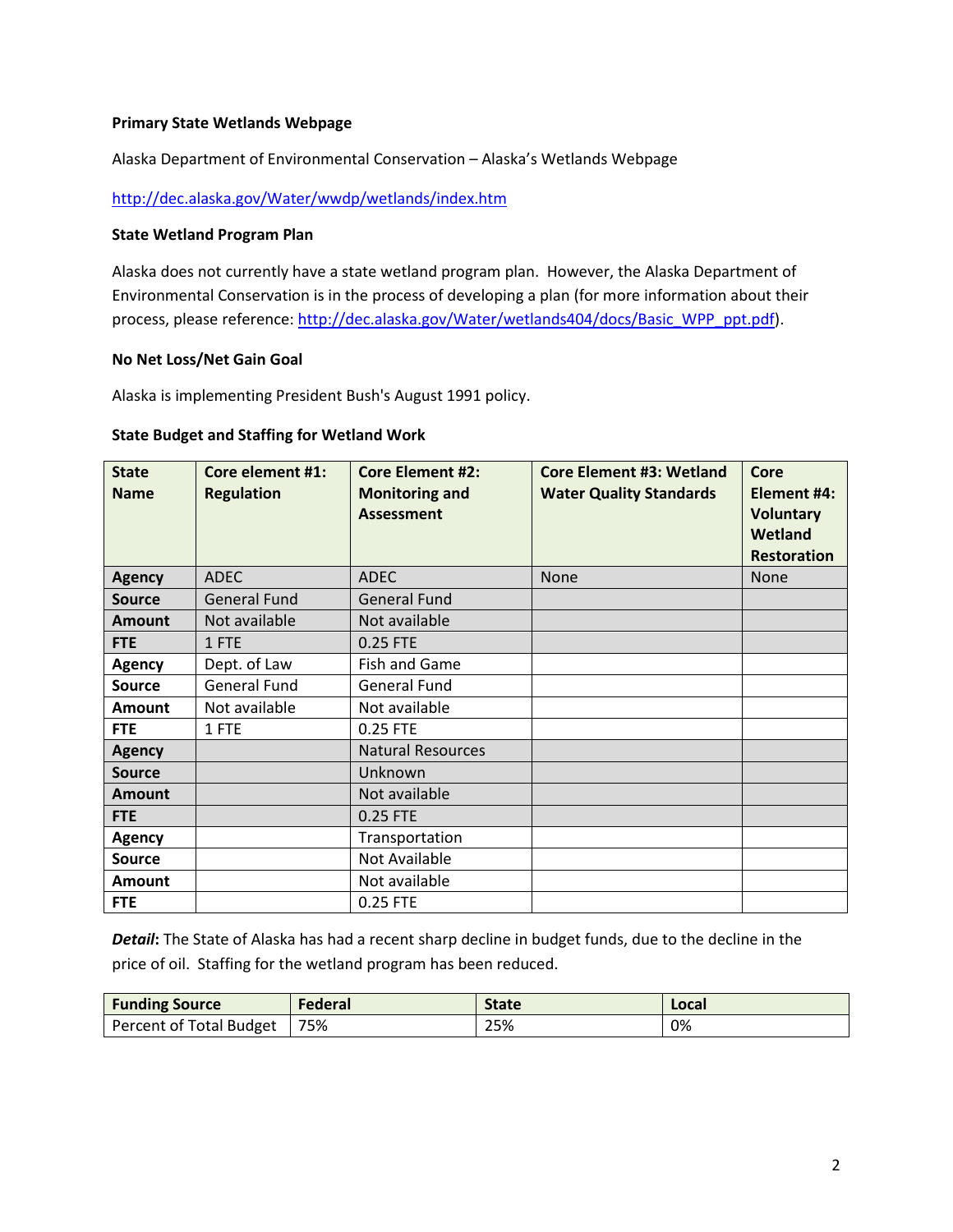### **State Permitting Fees**

| <b>State Permitting Fee</b> | <b>State Name</b>                        |
|-----------------------------|------------------------------------------|
| Yes/No                      | <b>YES</b>                               |
| Amount (range)              | \$200-\$2,300                            |
| Agency                      | Department of Environmental Conservation |

## **Innovative Features**

None.

# **Models and Templates**

None.

# <span id="page-2-0"></span>**Section B. Regulation**

# **How are Wetlands Regulated in Alaska?**

Alaska uses §401 water quality certification as its primary mechanism to regulate wetlands at the state level. ADEC certifies Section 404 the Corps Dredge and Fill Permits, using the Alaska Water Quality Standards. The state has regulatory standards for activities in both freshwater and coastal wetlands in the coastal zone. The Alaska Department of Environmental Conservation (ADEC) is the lead agency for managing wetlands in Alaska. Many activities in freshwater wetlands are under federal or state jurisdiction because they are on state or federal lands or are regulated pursuant to other statutes such as the Habitat Protection Program and the Forestry Practices Act. Currently, only Anchorage and Juno are actively engaged in wetland regulation.

State statutes that protect and manage wetlands in Alaska include:

- Habitat Protection Program. Alas. Stat. s. 16.05.874-871 et. seq. The state requires the Alaska Department of Fish and Game (ADF&G)'s Division of Habitat to identify "various rivers, lakes, and streams or parts of them that are important for the spawning, rearing, or migration of anadromous fish. Permits are required for projects which would influence other critical fish habitat. Any activity that may impact this anadromous fish habitat, such as a hydraulic project, diversion, or change to the flow or bed of the river, lake, or stream, must be approved and permitted by the department. Anadromous fish habitat may include some types of wetlands such as sloughs and backwater wetlands, and projects in these wetlands will require a Fish Habitat Permit (less than 10% of issued permits).
- Alaska Land Act: Alas. Stat., s. 38.05.070-075. Wetlands on public lands are also regulated.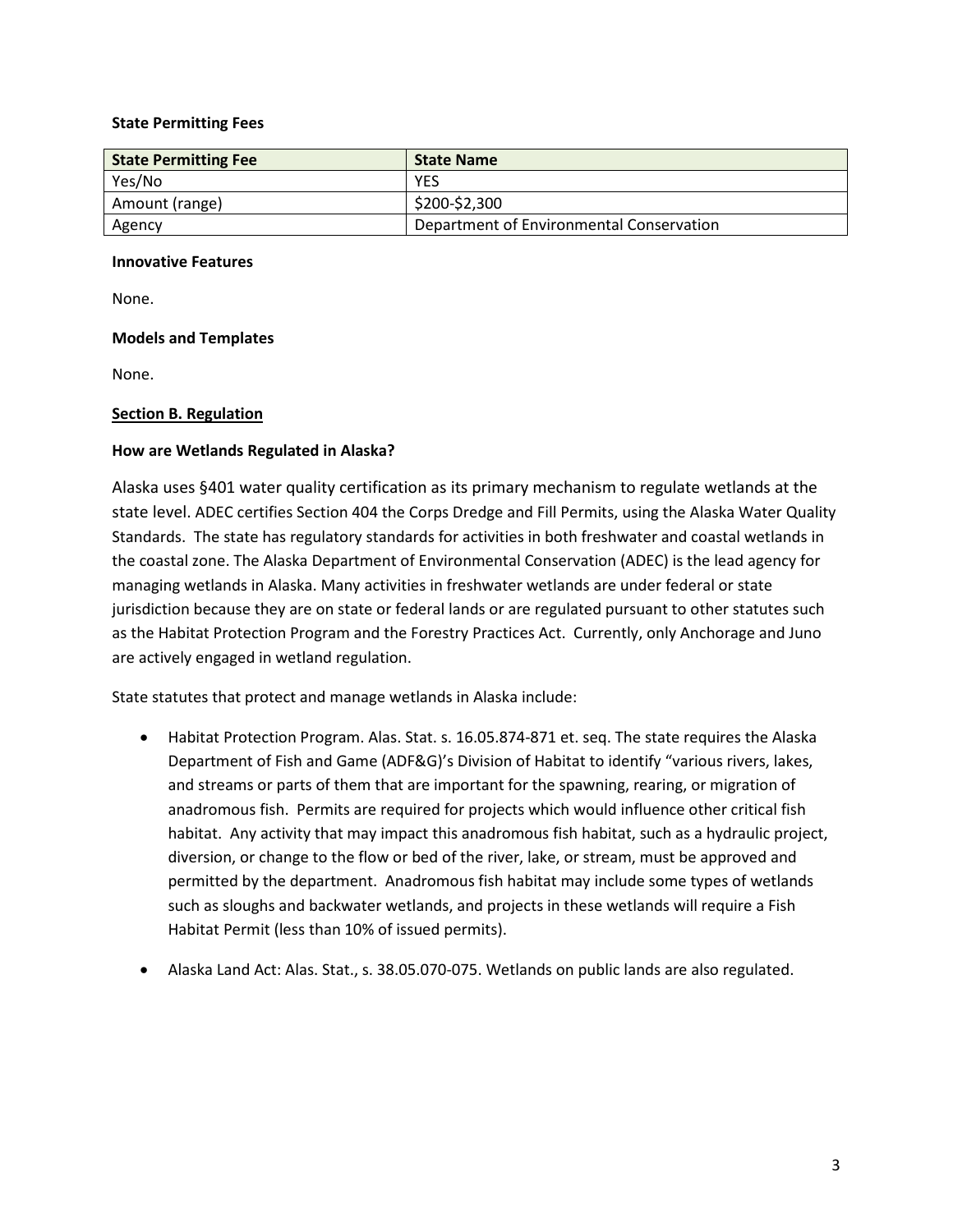### **Wetland Delineation**

| <b>Delineation Guidance</b> | Yes | <b>No</b>         | <b>Detail</b> |
|-----------------------------|-----|-------------------|---------------|
| Use State's Own Method      |     | $\checkmark$<br>Λ |               |
| Use Corps' 87 Manual and    |     |                   |               |
| <b>Regional Supplement</b>  |     |                   |               |
| Other (Please describe)     |     |                   |               |
|                             |     |                   |               |

*Detail:* In Alaska, the U.S. Army Corps of Engineers (Corps) may conduct delineations or will enter into contracts for delineations to be carried out by a Corps-approved consultant. The 2006 regionalization of the Corps' 1987 *Wetlands Delineation Manual* in Alaska was the first in the country.

# **Evaluation Methodology**

The hydrogeomorphic (HGM) assessment approach for wetlands is presented in three regional functional wetland assessment guidebooks for understanding Alaska wetlands and assessing wetland impacts and functions [\(https://dec.alaska.gov/water/wnpspc/wetlands/southeastcentralhgm.pdf\)](https://dec.alaska.gov/water/wnpspc/wetlands/southeastcentralhgm.pdf). The hydrogeomorphic approach is a rapid assessment tool specifically developed for the dominant type of wetlands in three regions of the state: Interior, Southcentral and Southeast Alaska. These guidebooks provide methods and resources for assessing the wetland functions for planning, permitting and mitigation. These were cooperatively developed by 23 state and federal agencies and organizations. Additionally, Juno uses a rapid functional assessment tool.

### **Exempted Activities**

Comparable to federal exemptions.

### **Special Provisions for Agriculture and Forestry**

An amended Forestry Practices Act was adopted in 1990. Forest practices regulations were adopted in 1992.

### **Penalties and Enforcement**

Enforcement actions under the state's water quality laws apply but are not specific to wetlands. Violations of state water quality laws may result in civil penalties of no less than \$500 and no more than \$100,000 for the initial violation and no more than \$5,000 per day the violation continues. Alaska's superior court may issue injunctions. Any person in violation of water quality laws also will be responsible for any damages to fish, wildlife, and vegetation. Finally, criminal penalties may be issued for violating these lawsState penalties do not compare with federal law.

### **Permit Tracking**

The ADEC has a formal system for tracking §401 certifications which is available online through Alaska Water Permit Search tool on the ADEC website at [http://dec.alaska.gov/Applications/Water/WaterPermitSearch/Search.aspx.](http://dec.alaska.gov/Applications/Water/WaterPermitSearch/Search.aspx)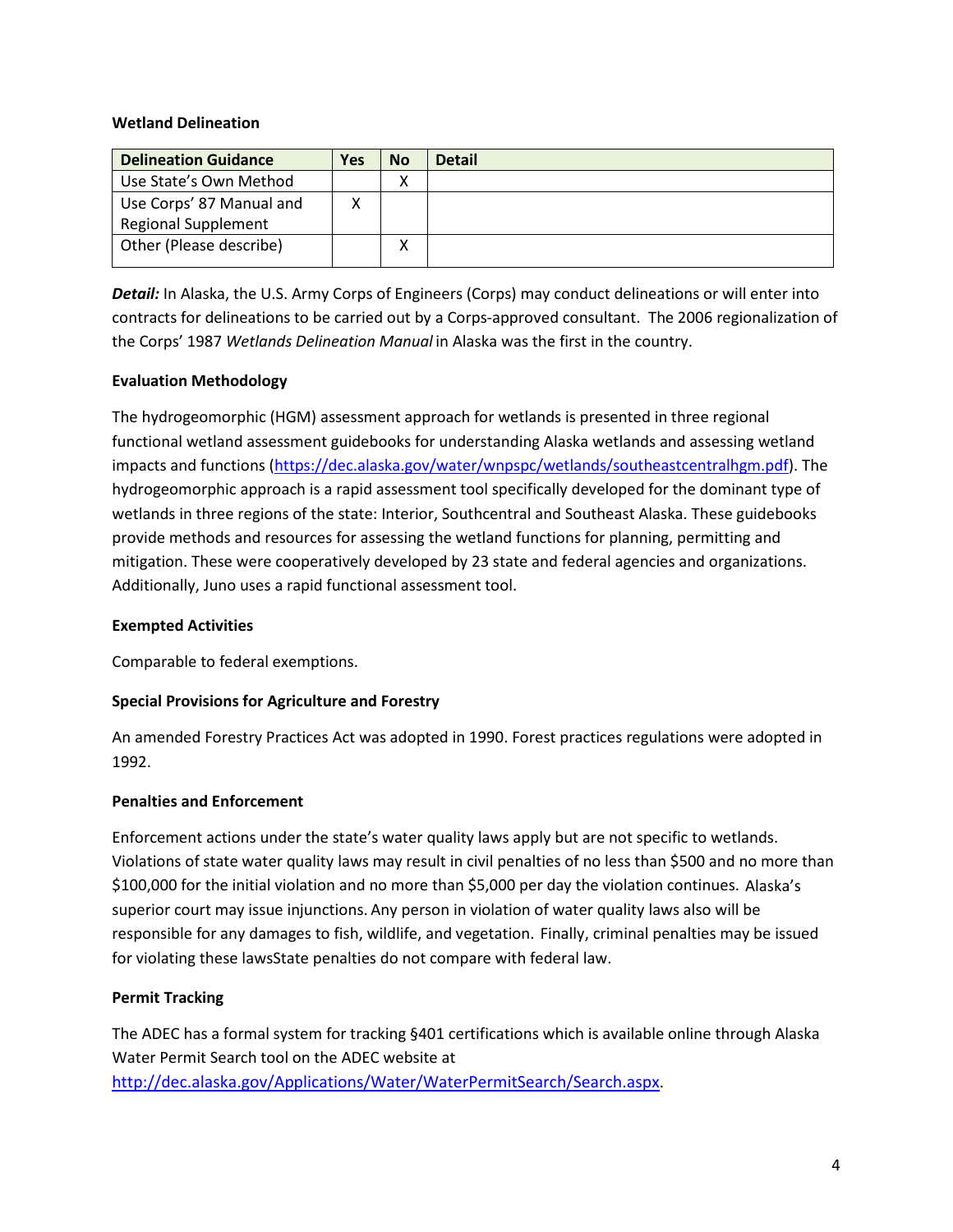#### **State General Permit (statewide vs. regional coverage)**

| <b>Permit Coverage</b>          | <b>Yes</b> | <b>No</b> | <b>Detail (Type of Permit)</b>                            |
|---------------------------------|------------|-----------|-----------------------------------------------------------|
| <b>Regional General Permit</b>  | х          |           | General permits have been issued for Anchorage and        |
|                                 |            |           | other locations.                                          |
| <b>Statewide General Permit</b> | х          |           | POA-2014-55, Placer Mining Activities within the State of |
|                                 |            |           | Alaska.                                                   |

#### **Assumption of 404 Powers**

| <b>Assumption Status</b>         | <b>Yes</b> | <b>No</b> | <b>Detail</b>                                                                                                                                                                                                                                                                                                                                                                                                        |
|----------------------------------|------------|-----------|----------------------------------------------------------------------------------------------------------------------------------------------------------------------------------------------------------------------------------------------------------------------------------------------------------------------------------------------------------------------------------------------------------------------|
| Assumed                          |            | x         |                                                                                                                                                                                                                                                                                                                                                                                                                      |
| <b>Working Toward Assumption</b> | x          |           | In Spring 2013, the Alaska State Legislature passed Senate<br>Bill 27, which authorized ADEC to evaluate Section §404<br>assumption and work towards developing an application.<br>All funding for this effort has been removed; however,<br>the mandate to evaluate Section §404 assumption still<br>remains. (Everything is in a holding pattern until the price<br>of oil goes back up and funding is available). |
| <b>Explored Assumption</b>       | x          |           | Assumption has been reviewed several times and so far<br>rejected. The state is exploring alternatives available to<br>manage isolated wetlands.                                                                                                                                                                                                                                                                     |

*Description:* Assumption has been reviewed several times and rejected. The current Administration is exploring assumption and/or a SPGP. It is also exploring alternatives available to manage isolated wetlands. For more information about Alaska's efforts to assume the 404 program, download: [http://dec.alaska.gov/Water/wetlands404/docs/SoA\\_Effort\\_to\\_become\\_primary\\_404\\_agency.pdf](http://dec.alaska.gov/Water/wetlands404/docs/SoA_Effort_to_become_primary_404_agency.pdf).

### **Joint Permitting**

Joint 401 and 404 public notices are provided with a 30-day comment period. DNR's Office of Project Management and Permitting coordinates permitting on large projects.

### **Special Area Management Plans and Advanced Identification Plans**

Kodiak and the Kenai have adopted wetland management plans which set forth detailed policies. Contact these municipalities for specfics.

### **Buffer Protections**

There may be 60- and 100-foot buffers that apply to wetlands owned by the state. Contact the state for more information on their buffer protections.

# **Mitigation Policy**

Mitigation is conducted by the Army Corps of Engineers. The ADEC has not adopted legislation, regulations, or policies on avoidance and minimization procedures, or compensatory mitigation.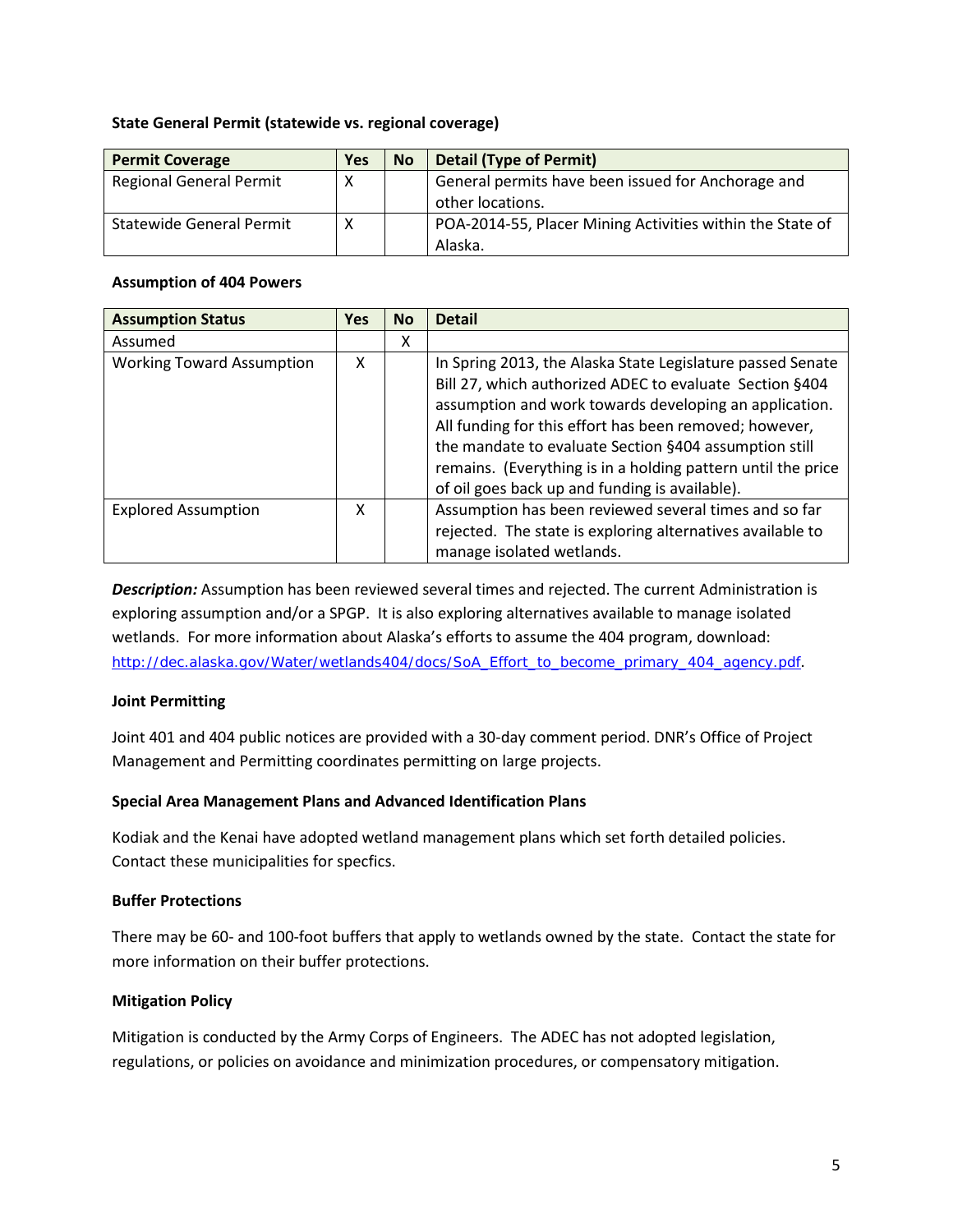## **Mitigation Database**

The Corps tracks mitigation in Alaska through the federal RIBITS database. The state does not track mitigation.

# <span id="page-5-0"></span>**Section C. Monitoring and Assessment**

# **Agency Responsible for Wetland Monitoring and Assessment**

The ADEC has no formal monitoring program for wetlands or streams, but has a monitoring strategy for surface water quality with a wetland component. All monitoring, data collection, and water sampling occur on an informal basis. Alaska's surface water quality monitoring strategy can be downloaded from: [http://dec.alaska.gov/water/wqsar/monitoring/AKMAP.htm.](http://dec.alaska.gov/water/wqsar/monitoring/AKMAP.htm)

### **Mapping/Inventory**

- ADEC produced an inventory of tidally-influenced wetlands in 1977.
- Approximately 36% of Alaska's wetlands have been mapped by the National Wetlands Inventory; most areas in Alaska have not been mapped or classified. However, detailed inventories have been conducted for some communities and coastal areas.

# **State Wetland Mapping Public Portal**

None.

### **Wetland Classification and Assessment**

Alaska has two assessment tools:

- 1) The state developed a hydrogeomorphic (HGM) functional assessment methodology to evaluate wetlands across the state. HGM guidebooks have been developed for three areas: flat wetlands on precipitation driven and discontinuous permafrost in Interior Alaska, flat/slope wetland complexes in the Cook Inlet Basin ecoregion, and riverine and river proximal wetlands in coastal southeast and south central Alaska. This was one of the first HGM functional assessments developed in the U.S. The HGM approach is primarily used in the state for assessing and classifying wetlands, mitigation, and restoration efforts. The Corps and consultants also use the guidebooks in conjunction with §404 permitting. However, the HGM tool is used minimally, as it is very cumbersome. Only portions of the tool are used.
- 2) The state also developed a wetland rapid functional assessment tool. This tool was groundtruthed using the HGM model. The state is looking at further developing this tool.

### **Statewide Wetland Monitoring Plan**

None.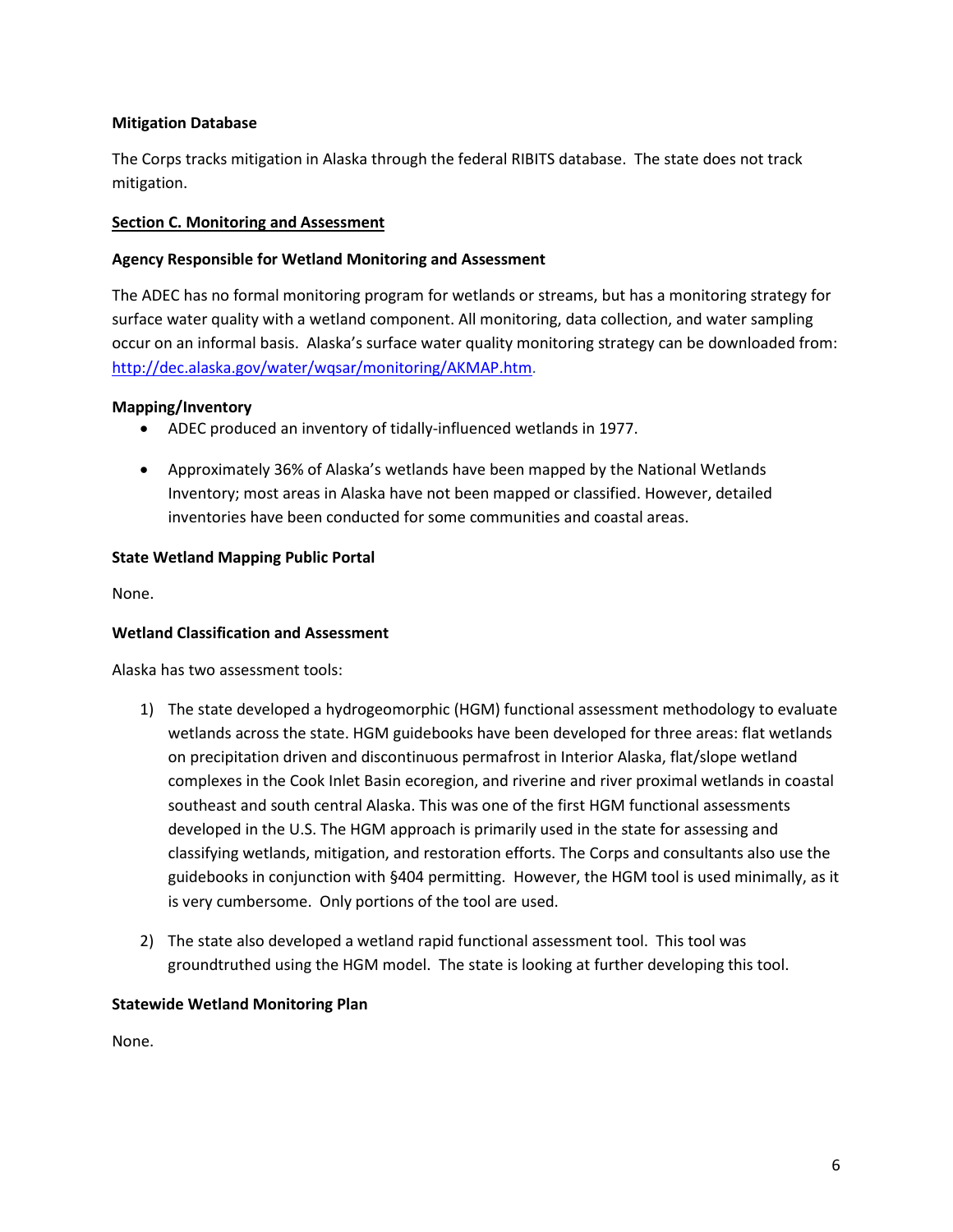# **Overall Wetland Gain and Loss Tracking System**

The state does not track overall wetland gain and loss, though the Corps does track wetland loss associated with permitting.

# **Wetland Monitoring and Assessment Characteristics**

For more information, contact Terri Lomax, 907-269-7635, dec.akmap@alaska.gov, http://dec.alaska.gov/water/wqsar/monitoring/AKMAP.htm.

| Level  | <b>None</b> | Level 1 | <b>Level 2</b> | Level 3 |
|--------|-------------|---------|----------------|---------|
| Alaska |             |         |                |         |

| <b>Type</b> | <b>None</b> | <b>IBI</b> | <b>Conditional</b> | <b>Functional</b> |
|-------------|-------------|------------|--------------------|-------------------|
| Alaska      |             | (None)     |                    | Developing        |

| <b>Frequency</b> | <b>None</b> | <b>Project Specific</b> | <b>Ongoing</b> |
|------------------|-------------|-------------------------|----------------|
| Alaska           |             |                         |                |

**Participation in National Wetland Condition Assessment**

| <b>NWCA Study Type</b>             | <b>Yes</b> | No |
|------------------------------------|------------|----|
| <b>National Study</b>              |            |    |
| <b>State Intensification Study</b> |            |    |

### <span id="page-6-0"></span>**Section D. Water Quality Standards**

**Wetland and Water Quality Standards**

| <b>Type</b>                                                                                               | <b>None</b> | <b>Use Existing</b><br><b>WQ Standards</b> | $\ln$<br><b>Process</b> | <b>Adopted</b> | <b>Future</b><br><b>Direction</b> |
|-----------------------------------------------------------------------------------------------------------|-------------|--------------------------------------------|-------------------------|----------------|-----------------------------------|
| <b>Wetland-specific Designated Uses</b>                                                                   |             | X                                          |                         |                |                                   |
| Narrative criteria in the standards to<br>protect designated wetland uses                                 |             | X                                          |                         |                |                                   |
| Numeric criteria in the standards based<br>on wetland type and location to protect<br>the designated uses |             | X                                          |                         |                |                                   |
| Anti-degradation policy includes<br>wetlands                                                              |             | X                                          |                         |                |                                   |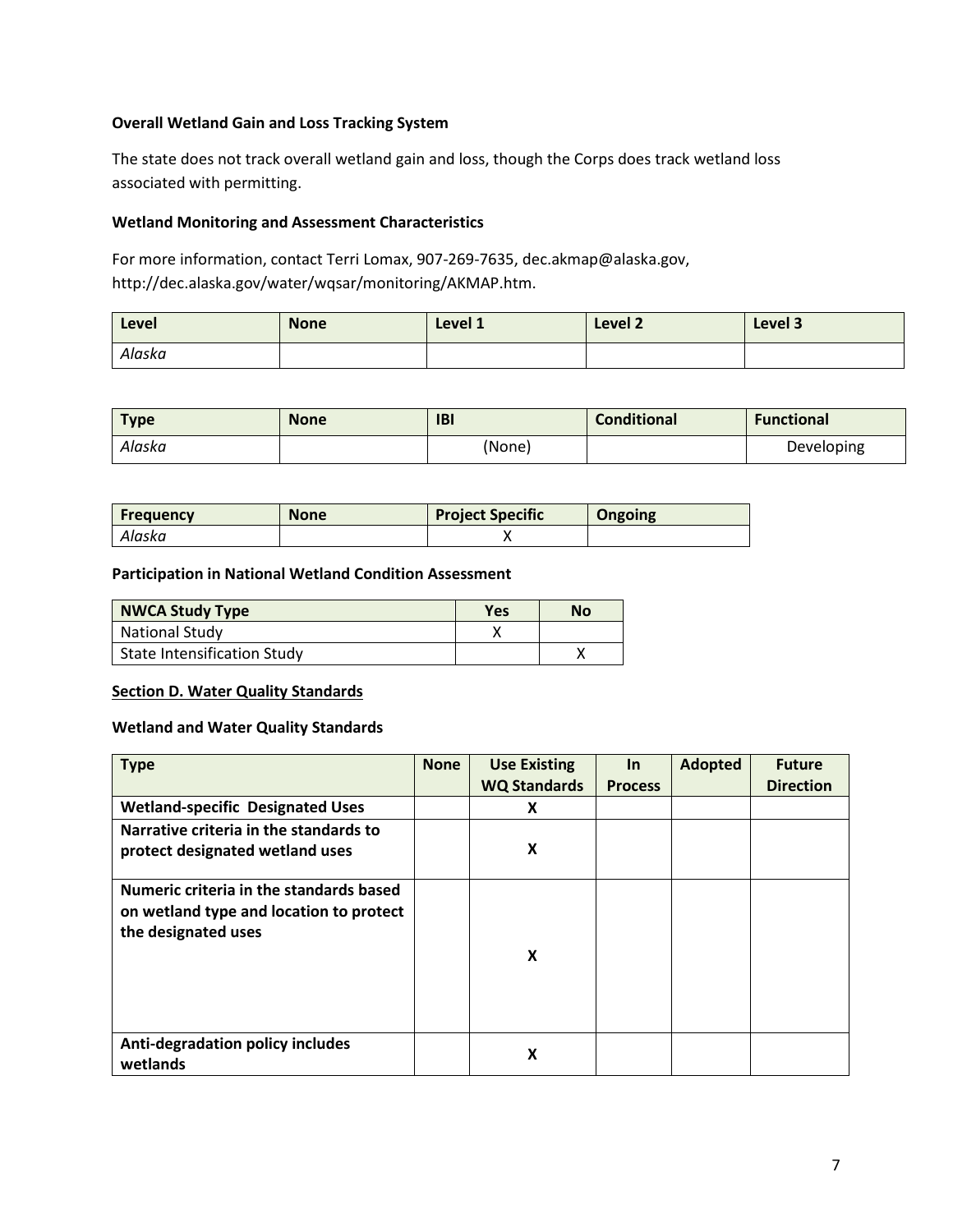*Description:* Alaska's antidegradation policy, WQS, and designated uses are not specific to wetlands. If a water body is considered an "outstanding natural resource" such as water in a wildlife refuge or has high ecological importance, then that water body must be protected and maintained.Designated uses apply to all waters of the state and include uses that relate to wetlands such as propagation of fish and drinking water. WQS are narrative, biological, and chemical. The state's wetland program plan includes actions to review what the state has in terms of standards.

# <span id="page-7-1"></span><span id="page-7-0"></span>**Section E. Voluntary Wetland Restoration**

Alaska has no formal, statewide voluntary wetland restoration program; however, there are various wetlands restoration efforts taking place in Juneau, Anchorage, and Fairbanks through community watershed partnerships. These partnerships usually involve federal, state, and local agencies; nonprofits; and citizens. The ADEC may provide some technical support to private landowners for mitigation and restoration, but this takes place infrequently. The HGM functional assessment guidebooks are a major tool guiding restoration in the state. The state has used 319 funds to support wetland restoration planning.

| <b>Type of Work</b>             | <b>YES</b> | <b>NO</b> | <b>Description</b>     |
|---------------------------------|------------|-----------|------------------------|
| Fund Wetland Restoration (may   |            | Χ         |                        |
| include easement agreements)    |            |           |                        |
| <b>Private Land Restoration</b> |            | Χ         |                        |
| <b>Public Land Restoration</b>  |            | Χ         |                        |
| <b>Technical Assistance</b>     | х          |           | (Infrequently, ad hoc) |
| Tax Incentives                  |            | Χ         |                        |
|                                 |            |           |                        |
| Other                           |            | χ         |                        |

# **Types of Wetland Restoration Work Funded by the State:**

### **Voluntary Wetland Restoration Program Components**

| <b>Wetland Restoration Efforts</b>                                                                                 | Nothing in<br>the Works | <b>Planning</b> | <b>In Progress</b> | Mature/<br><b>Complete</b> |
|--------------------------------------------------------------------------------------------------------------------|-------------------------|-----------------|--------------------|----------------------------|
| Program has a set of restoration<br>goals                                                                          | N/A                     |                 |                    |                            |
| Coordinate with relevant<br>agencies that outline<br>restoration/protection goals and<br>strategies and timeframes | N/A                     |                 |                    |                            |
| Developed multi-agency body to<br>coordinate restoration/<br>protection efforts                                    | N/A                     |                 |                    |                            |
| Set restoration goals based on<br>agency objectives and available<br>information                                   | N/A                     |                 |                    |                            |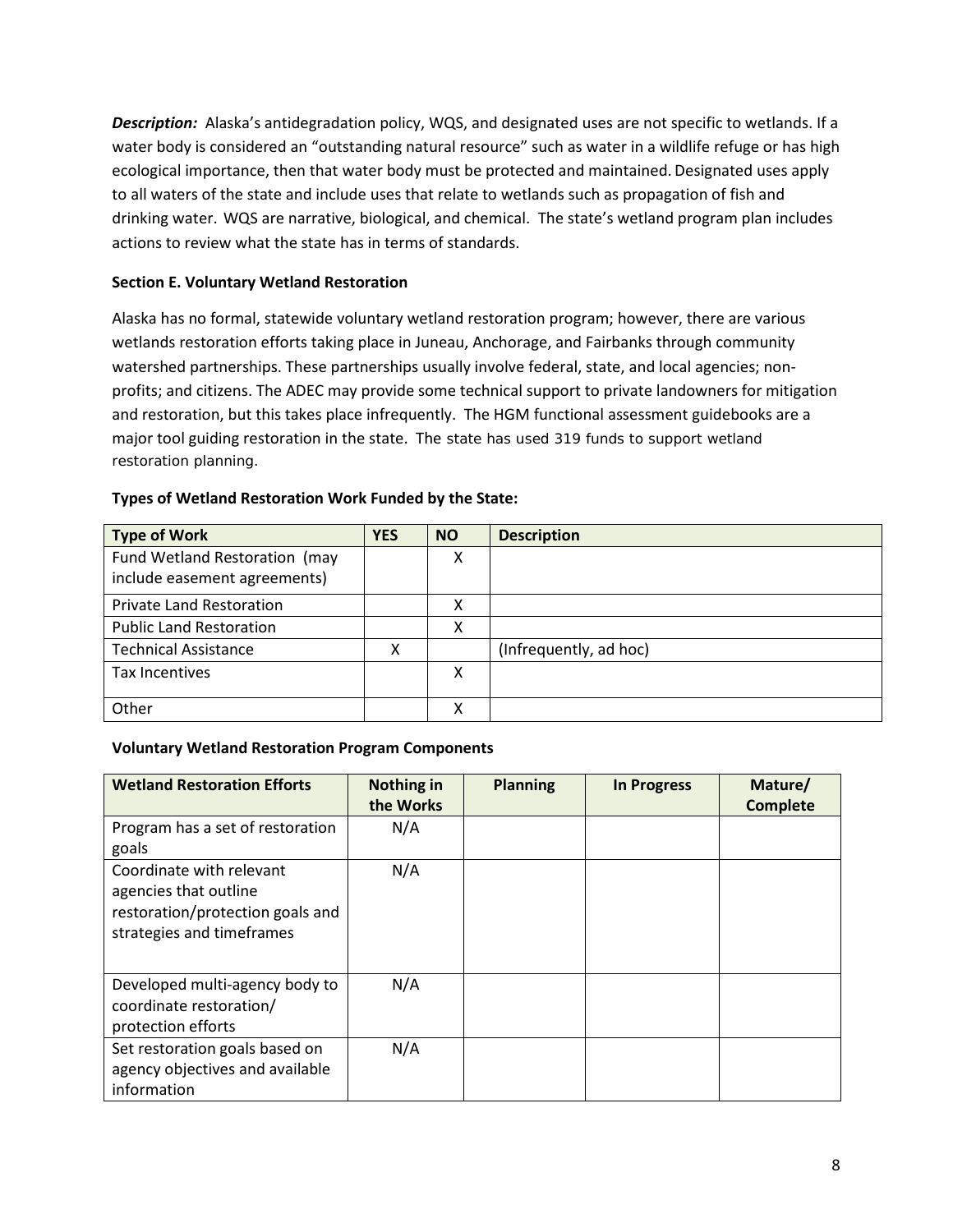## **Goals for Restoration Projects\***

| Goal                                    | <b>Yes</b> | <b>No</b> | <b>Description</b> |
|-----------------------------------------|------------|-----------|--------------------|
| No Net Loss                             | N/A        |           |                    |
| Reverse Loss/Net Gain                   | N/A        |           |                    |
| Nonpoint Source Pollution (NPS)/WQ      | N/A        |           |                    |
| <b>Total Maximum Daily Load (TMDLs)</b> | N/A        |           |                    |
| Habitat                                 | N/A        |           |                    |
| <b>Coastal Protection</b>               | N/A        |           |                    |
| <b>Floodwater Protection</b>            | N/A        |           |                    |
| Groundwater                             | N/A        |           |                    |
| Other (please describe)                 | N/A        |           |                    |

### **Restoration Tracking**

N/A

### **Landowner Guides and Handbooks to Assist with Voluntary Wetland Restoration Efforts**

Contact Alaska Bureau of Land Management for more information.

### <span id="page-8-0"></span>**Section F. Innovative and/or Highly Effective Education and Outreach**

The state hosts an Alaska Forum on the Environment.

### **Section G. Climate Change and Wetlands**

The state is involved in climate change issues, specifically coastal erosion impacts on infrastructure. Most of this work is being done with the University of Alaska Fairbanks. The wetland program is not involved in this work directly. Climate change efforts are coordinated out of the Governor's Office. Additionally, Fish and Wildlife is looking at the Yukon River Delta – sea level rise and shifting wetlands. This is a 3-5 year study looking at how these changes are affecting nesting birds.

### <span id="page-8-1"></span>**Section H. Integration**

| <b>Entity/Program Area</b>              | Yes/No     | <b>Description of the Connection</b>              |
|-----------------------------------------|------------|---------------------------------------------------|
| NPDES/Stormwater                        | <b>YES</b> | Both SW and wetland permits from same section;    |
|                                         |            | look at both programs when reviewing permits      |
| 303(d)                                  | U/K        |                                                   |
| 305(b) reporting on wetlands            | U/K        |                                                   |
| <b>Total Maximum Daily Load (TMDLs)</b> | <b>YES</b> | Include requirements for discharges to be part of |
|                                         |            | permit conditions.                                |
| Climate Change/ Resiliency              | <b>YES</b> | Informally                                        |
| Land Use / Watershed planning           | <b>YES</b> | Informally; but not through DEC (DNR perhaps)     |
| Flood/Hazard Mitigation                 | U/K        | Not through DEC; DNR perhaps?                     |
| Coastal Work                            |            | Through water program municipal grants and loans  |
|                                         |            | (moving to upland, away from erosion area)        |
| <b>Wildlife Action Plan</b>             | NO.        |                                                   |
| Statewide Comprehensive Outdoor         | U/K        | DNR?                                              |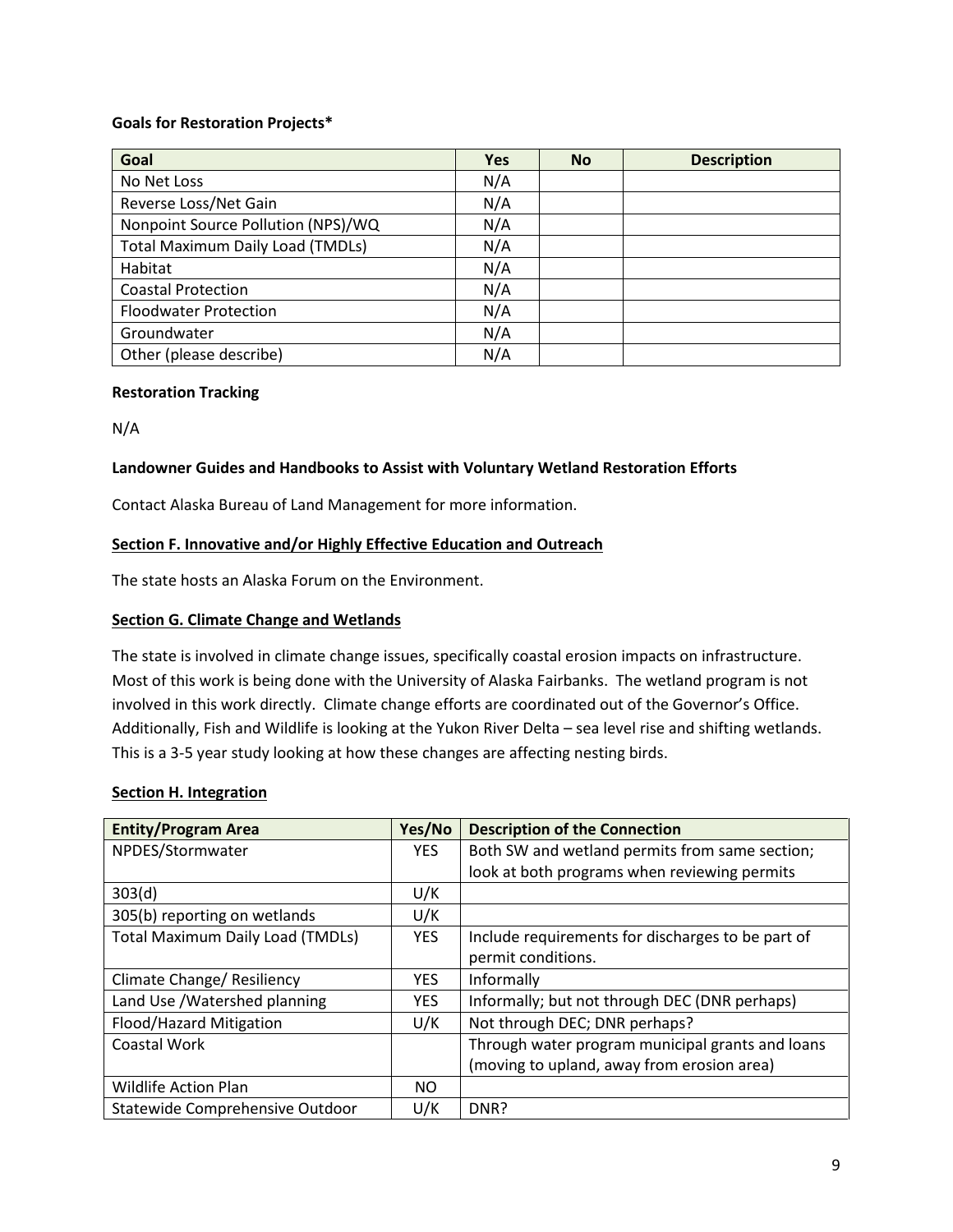| <b>Entity/Program Area</b> | Yes/No | <b>Description of the Connection</b> |
|----------------------------|--------|--------------------------------------|
| Recreation Plan (SCORP)    |        |                                      |
| Other (Specify)            | NO     |                                      |

# **State Wetland Program Continuum**

| <b>Continuum Stage</b>                                          | <b>Core Element</b> | <b>Core Element</b> | <b>Core Element</b>  | <b>Core Element</b> |
|-----------------------------------------------------------------|---------------------|---------------------|----------------------|---------------------|
|                                                                 | 1: Regulation       | 2: Monitoring       | 3: Wetland           | 4:                  |
|                                                                 |                     | & Assessment        | <b>Water Quality</b> | <b>Voluntary</b>    |
|                                                                 |                     |                     | <b>Standards</b>     | <b>Restoration</b>  |
| High<br><b>Mature Stage</b>                                     | X                   |                     |                      |                     |
| <b>Initial Implementation Stage</b><br><b>Development Stage</b> |                     | X                   |                      |                     |
| <b>Early Stage</b><br>Low                                       |                     |                     | X                    | X                   |

# **Section I. Contact Information**

### **James Rypkema**

Program Manager, Storm Water and Wetlands Wastewater Discharge Authorization Program Division of Water, Alaska Department of Conservation 555 Cordova Street Anchorage, AK (907) 334-2288 [James.Rypkema@alaska.gov](mailto:James.Rypkema@alaska.gov)

### **Section J. Useful Websites**

### **State Government Links**

- 1. Alaska Department of Environmental Conservation
	- a) Division of Water
		- i. Alaska's Wetlands <http://dec.alaska.gov/water/wwdp/wetlands/>
			- Alaska Wetlands Initiative
				- [http://water.epa.gov/grants\\_funding/wetlands/facts/upload/alaska.pdf](http://water.epa.gov/grants_funding/wetlands/facts/upload/alaska.pdf)
			- Status of Alaska's Wetlands [http://www.fws.gov/wetlands/Documents/Status-of-Alaska-](http://www.fws.gov/wetlands/Documents/Status-of-Alaska-Wetlands.pdf)[Wetlands.pdf](http://www.fws.gov/wetlands/Documents/Status-of-Alaska-Wetlands.pdf)
		- ii. Water Quality Standards

# <http://dec.alaska.gov/water/wqsar/wqs/index.htm>

- iii. Nonpoint Source Strategy [http://dec.alaska.gov/water/wnpspc/pdfs/2007\\_NPSStrategy.pdf](http://dec.alaska.gov/water/wnpspc/pdfs/2007_NPSStrategy.pdf)
- iv. Nonpoint Source Water Pollution Control Program